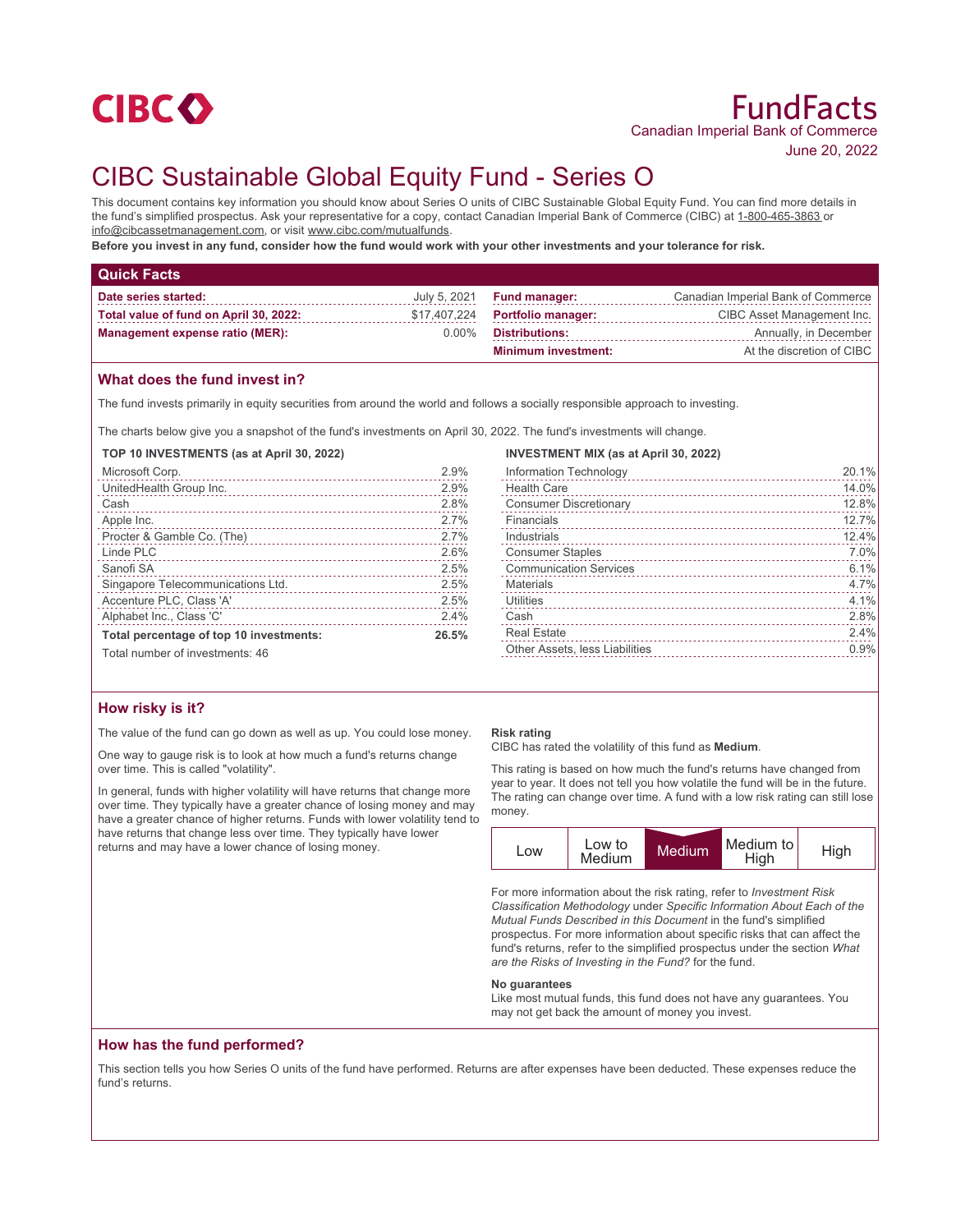#### **YEAR-BY-YEAR RETURNS**

This section tells you how Series O units of the fund have performed in past calendar years. However, this information is not available because the fund has not yet completed a calendar year.

#### **BEST AND WORST 3-MONTH RETURNS**

This section shows the best and worst returns for Series O units of the fund in a 3-month period. However, this information is not available because the fund has not yet completed a calendar year.

#### **AVERAGE RETURN**

This section shows the value and annual compounded rate of return of a hypothetical \$1,000 investment in Series O units of the fund. However, this information is not available because the fund has not yet completed 12 consecutive months.

| Who is this fund for?                                                                                                                                                                                                                                      | A word about tax                                                                                                                                                                                                                                                                                     |
|------------------------------------------------------------------------------------------------------------------------------------------------------------------------------------------------------------------------------------------------------------|------------------------------------------------------------------------------------------------------------------------------------------------------------------------------------------------------------------------------------------------------------------------------------------------------|
| Investors who:<br>• want a fund with a socially responsible approach to investing;<br>• are seeking an equity growth fund that is broadly diversified among<br>various companies and countries around the world; and<br>• are investing for the long term. | In general, you will have to pay income tax on any money you make on a<br>fund. How much you pay depends on the tax laws where you live and<br>whether or not you hold the fund in a registered plan such as a<br>Registered Retirement Savings Plan (RRSP) or a Tax-Free Savings<br>Account (TFSA). |
|                                                                                                                                                                                                                                                            | Keep in mind that if you hold your fund in a non-registered plan, fund<br>distributions are included in your taxable income, whether you receive<br>them in cash or have them reinvested.                                                                                                            |

## **How much does it cost?**

The following tables show the fees and expenses you could pay to buy, own, and sell Series O units of the fund. The fees and expenses - including any commissions - can vary among series of a fund and among funds. Higher commissions can influence representatives to recommend one investment over another. Ask about other funds and investments that may be suitable for you at a lower cost.

#### **1. SALES CHARGES**

There are no sales charges payable when you buy, switch, or sell Series O units of the fund.

## **2. FUND EXPENSES**

You don't pay these expenses directly. They affect you because they reduce the fund's returns.

As at December 31, 2021, the expenses for Series O units of the fund were 0.31% of its value. This equals \$3.10 for every \$1,000 invested.

|                                                                                                                                                                                      | Annual rate<br>(as a % of the fund's value) |
|--------------------------------------------------------------------------------------------------------------------------------------------------------------------------------------|---------------------------------------------|
| Management expense ratio (MER)<br>This is the total of the fund's operating expenses for Series O units of the fund. No management fees are charged in<br>respect of Series O units. | $0.00\%$                                    |
| Trading expense ratio (TER)<br>These are the fund's trading costs.                                                                                                                   | 0.31%                                       |
| <b>Fund expenses</b>                                                                                                                                                                 | 0.31%                                       |

#### **More about the trailing commission**

No trailing commission is paid in respect of Series O units.